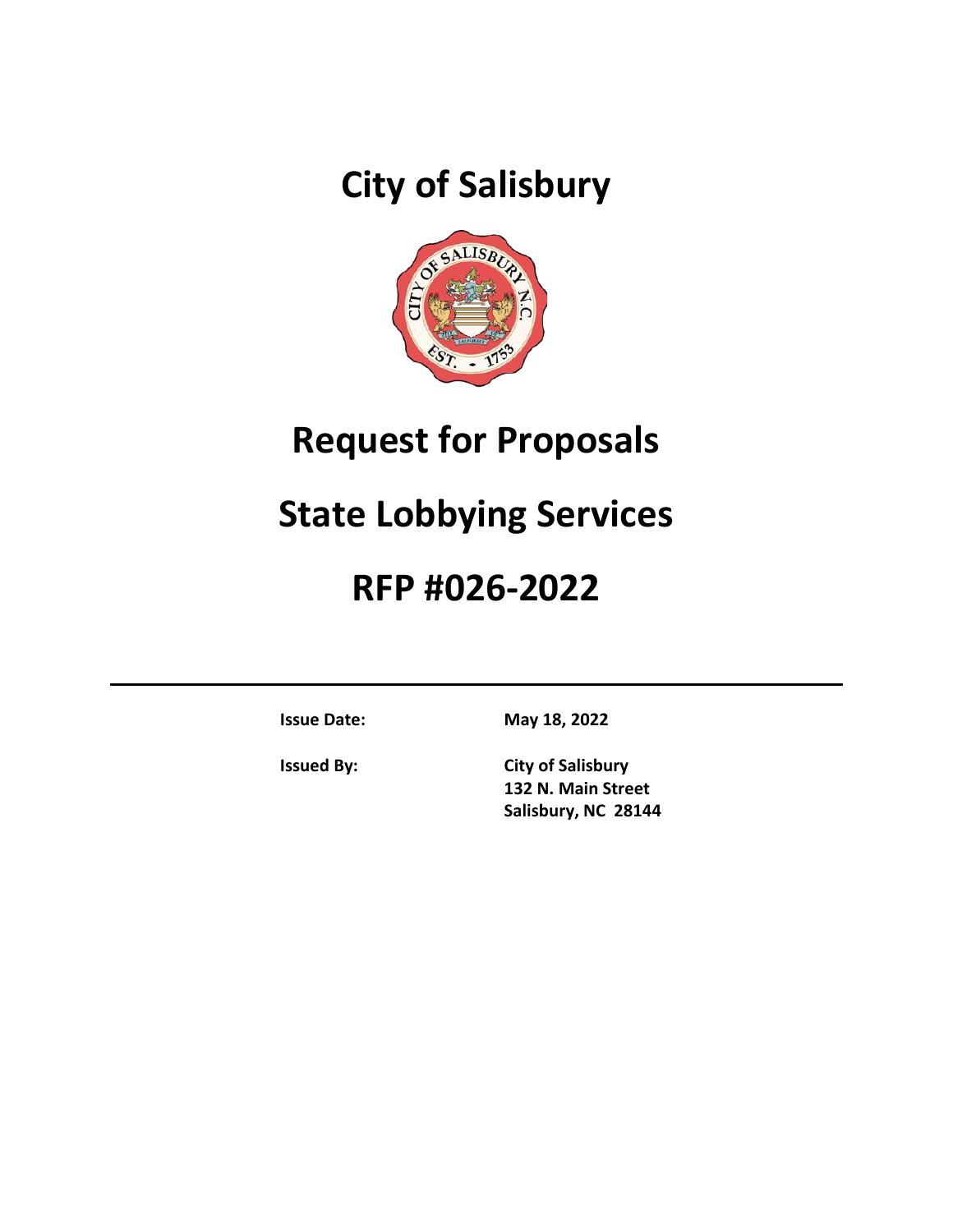May 18, 2022

Dear Sir or Madam:

The City of Salisbury, North Carolina, is now accepting Proposals for State Lobbying Services. The requirements for submitting a Proposal are stated in the attached Request for Proposals (the "RFP").

Sealed proposals marked **State Lobbying Services** to be furnished to the City of Salisbury (the "City") will be received by Kelly Baker, Administrative Services Director, 132 North Main Street, Salisbury, NC until **4:00 p.m. Wednesday, June 8, 2022**. The City reserves the right to reject any and all proposals.

An electronic copy of the RFP in Microsoft Word format may be obtained by contacting Kelly Baker at [kbake@salisburync.gov.](mailto:kbake@salisburync.gov)

One (1) electronic copy of the Proposal on a CD or flash drive in a searchable format such as Microsoft Word or Adobe Acrobat and one (1) original Proposal signed in ink by a Vendor official authorized to make a legal and biding offer must be submitted in a sealed envelope plainly marked with the Proposal number and service description as follows:

## **Request for Proposals Attention: Kelly Baker [Name of Provider Submitting Proposal] State Lobbying Services RFP #026-2022**

All questions must be directed to Kelly Baker as stated in the instructions. The City is an equal opportunity purchaser.

Sincerely,

Kelly Baker Administrative Services Director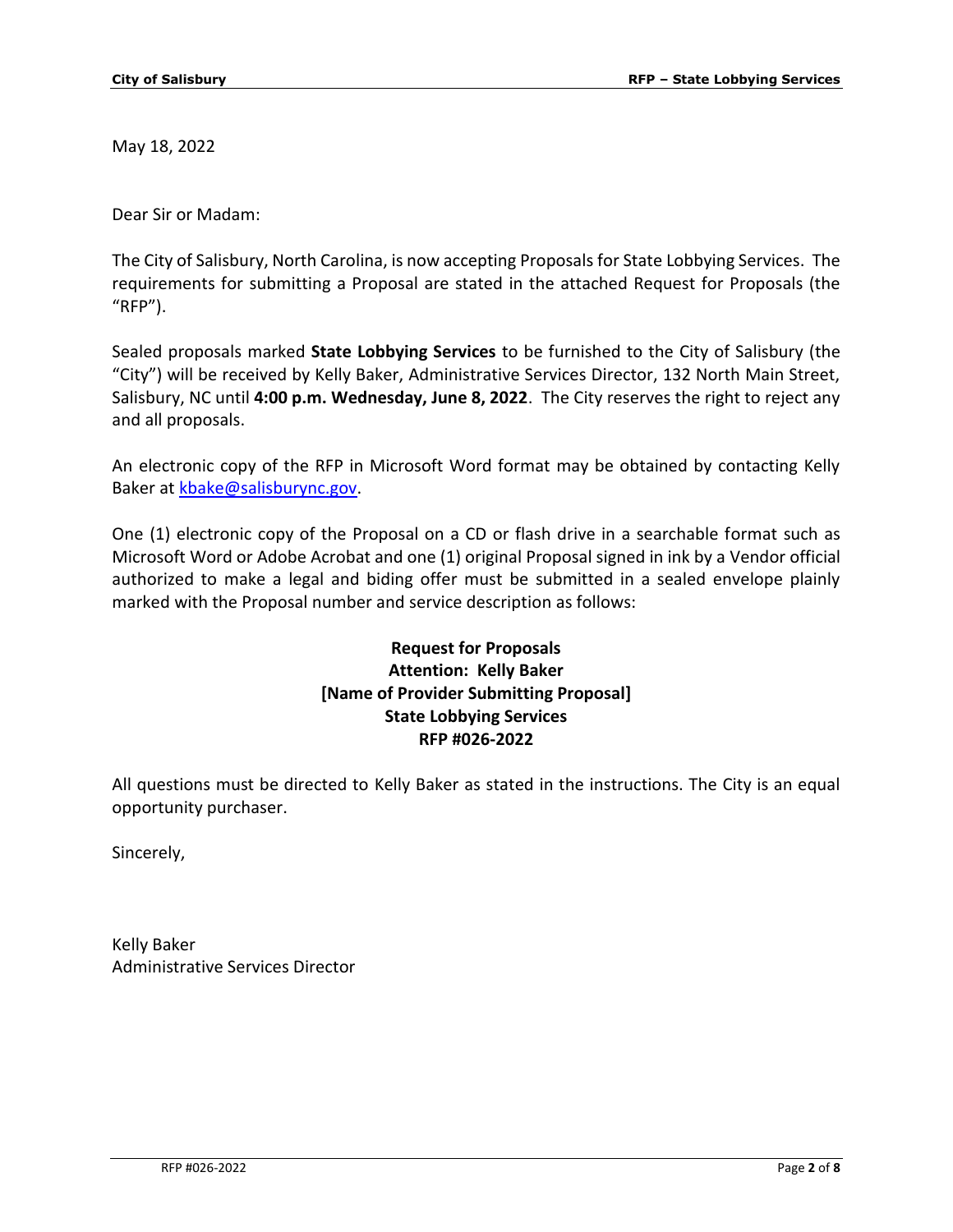#### **SECTION ONE: INSTRUCTIONS TO VENDORS**

- **1.1. Read, Review and Comply:** It shall be the Vendor's responsibility to read this entire document, review all enclosures and attachments, and any addenda thereto, and comply with all requirements specified herein, regardless of whether appearing in these Instructions to Vendor or elsewhere in this RFP document.
- **1.2. Late Proposals:** Late proposals, regardless of cause, will not be opened or considered and will automatically be disqualified from further consideration. It shall be the Vendor's sole responsibility to ensure delivery at the designated office by the designated time.
- **1.3 Acceptance and Rejection:** The City reserves the right to reject any and all proposals, to waive any informality in proposals and, unless otherwise specified by the Vendor, to accept any item in the proposal.
- **1.4 Withdrawal of Proposal:** No proposal may be changed or withdrawn after the time of the proposal due date. Any modifications or withdrawals requested before this time shall be acceptable only when such request is made in writing to the Administrative Services Director.
- **1.5 Conflict of Interest:** Each Vendor shall affirm that no official or employee of the City of Salisbury is directly or indirectly interested in this proposal for any reason of personal gain.
- **1.6 City Rights and Options:** The City, at its sole discretion, reserves the following rights:
	- To supplement, amend, substitute, or otherwise modify this RFP at any time.
	- To cancel this RFP with or without the substitution of another RFP.
	- To take any action affecting this RFP, this RFP process, or the services subject to the RFP that would be in the best interests of the City.
	- To issue additional requests for information or clarification from Vendors or to allow corrections of errors or omissions.
	- To require one or more Vendors to supplement, clarify or provide additional information in order for the City to evaluate the responses submitted.
	- To negotiate a contract with a Vendor based on the information provided in response to this RFP.
- **1.7 Public Records:** Any materials submitted in response to this RFP will become "public record." Proposers must claim any applicable exemptions to disclosure provided by law in their response to this RFP. Vendors must identify materials to be protected, and must state the reasons why such exclusion from public disclosure is necessary and legal. The City reserves the right to make all final determination(s) of the applicability of North Carolina Public Records Law to any materials submitted with the proposal.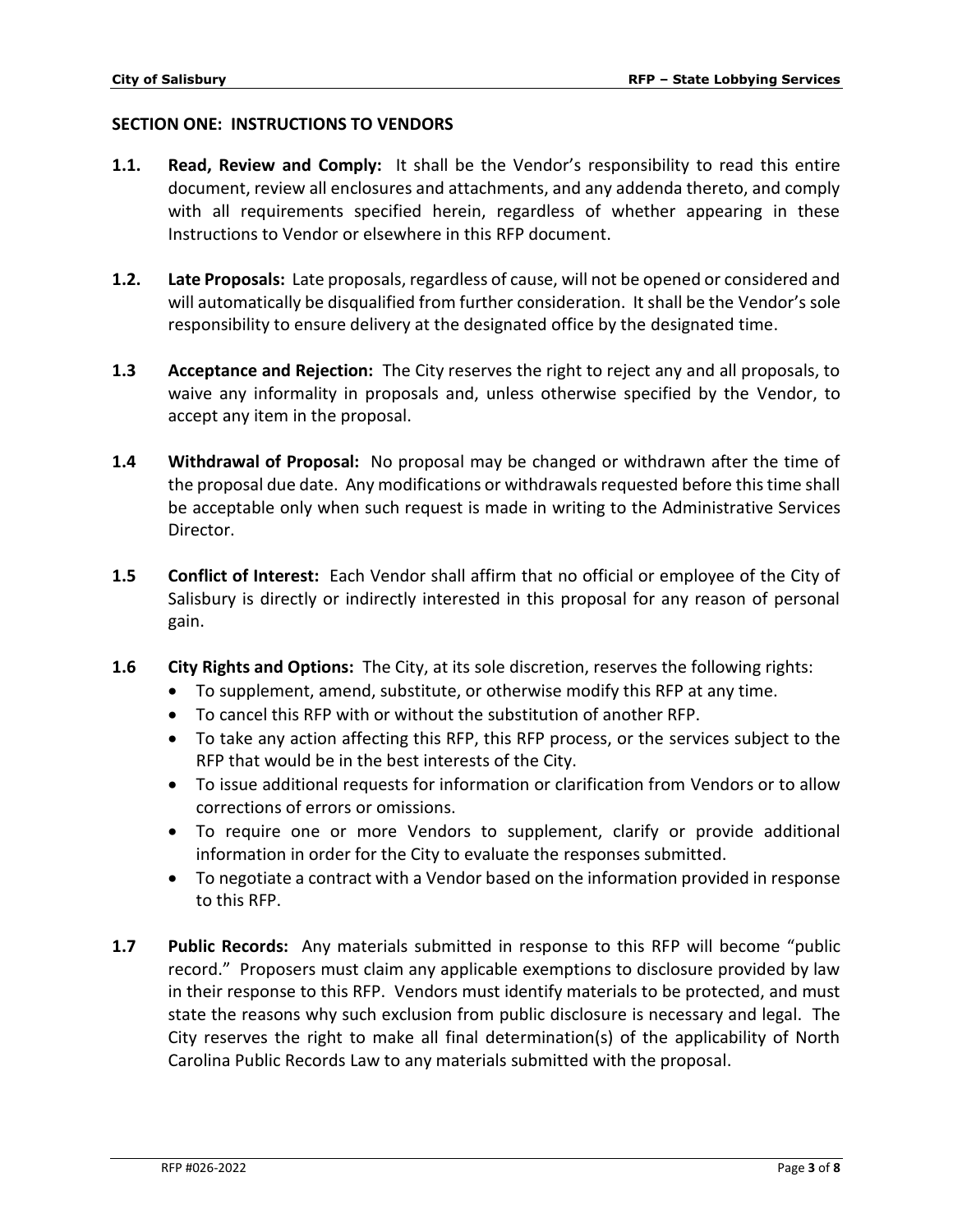**1.8 Accuracy of RFP and Related Documents:** Each Vendor must independently evaluate all information provided by the City. The city makes no representations or warranties regarding any information presented in this RFP, or otherwise made available during this procurement process, and assumes no responsibility for conclusions or interpretations derived from such information. In addition, the City will not be bound by or be responsible for any explanation or conclusions regarding this RFP or any related documents other than those provided by an addendum issued by the City. Vendors may not rely on any oral statement by the City or its agents, advisors, or consultants.

If a Vendor identifies potential errors or omissions in this RFP or any related documents, the Vendor should immediately notify the City of such potential discrepancy in writing. The City may issue a written addendum if the City determines that clarification is necessary. Each Vendor requesting an interpretation will be responsible for delivering such requests to the City's designated representative as directed in RFP Section Three.

**1.9 Proposal Binding:** Proposals shall be binding for a period of ninety (90) days.

### **SECTION TWO: GENERAL TERMS AND CONDITIONS.**

The terms of the engagement shall be governed by the Services Contract enclosed as an attachment to this RFP. Any terms of the Services Contract objectionable to the Provider shall be identified in the RFP response. The City is willing to consider reasonable revisions to the Services Contract.

### **SECTION THREE: PROCUREMENT PROCESS**

#### **3.1 Schedule and Process.**

The following chart shows the schedule of events for the conduct of this RFP. The key events and deadlines for this process are as follows:

| Event                         | Date and Time           |
|-------------------------------|-------------------------|
| Issuance of RFP               | Wednesday, May 18, 2022 |
| Deadline to submit questions  | Friday, May 27, 2022    |
| Answers to questions provided | Tuesday, May 31, 2022   |
| Proposal Due                  | Wednesday, June 8, 2022 |

Firms may have questions or need clarification about the terms of the RFP. To accommodate the proposal questions process, Vendors shall submit any such questions by the above due date.

Written questions shall be emailed to [kbake@salisburync.gov](mailto:kbake@salisburync.gov) by the date and time specified above. Companies should enter "RFP#026-2022 Questions" as the subject for the email.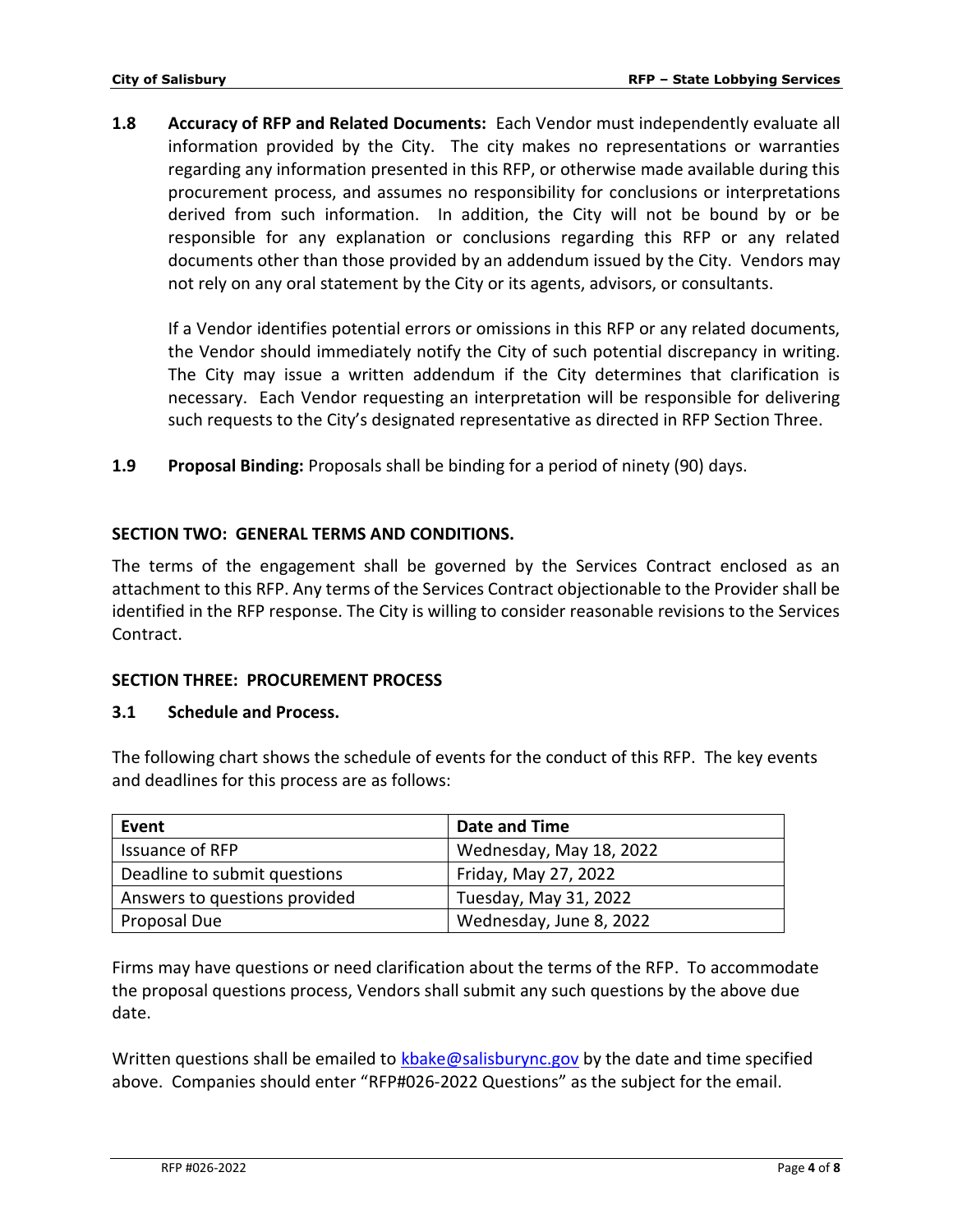Responses will be posted in the form of an addendum to the RFP on the City's website at [http://salisburync.gov/Government/Financial-and-Business-Services/Bids-and-Purchasing.](http://salisburync.gov/Government/Financial-and-Business-Services/Bids-and-Purchasing) No information, instruction, or advice provided orally or informally, whether made in response to a question or otherwise in connection with this RFP, shall be considered authoritative or binding.

No contact regarding this RFP will be allowed between Vendors or potential Vendors and employees of the City of Salisbury after issuance of the RFP with the exception of the City contact person named on the cover page. Any such contact may disqualify a firm from further consideration. Requests for clarification from Vendors will be allowed provided that such requests are made through the Administrative Services Director in writing.

## **3.2 Proposal Submittal:**

One (1) signed, executed copy and one (1) digital copy of the proposal on a flashdrive in PDF format submitted in a sealed envelope shall be received as shown on the schedule above.

#### **Mailing and Hand Delivery Address**:

Kelly Baker Administrative Services Director City of Salisbury 132 North Main Street Salisbury, NC 28144

All proposals should be clearly marked on the outside of the package with the Vendor's name, Attention: Kelly Baker, and the title, RFP#026-2022 State Lobbying Services. It is the Vendor's responsibility to ensure proposals are received by the City of Salisbury by the stated day and time. No late proposals will be accepted.

All proposals must be signed by an authorized official of the firm. The Vendor shall insert the required responses and supply all the information, as requested. The prices inserted shall be net and shall be the full cost, including all factors whatsoever.

### **SECTION FOUR: SCOPE OF STATE LOBBYING SERVICES**

The City of Salisbury requires a Vendor to lobby the North Carolina General Assembly on its behalf. The Vendor shall work under the direction of the City Council.

The Vendor will actively and continuously lobby the General Assembly to assist the City in several key areas including, but not limited to, the following:

- Environmental quality with particular interest in the City's water resources;
- Economic development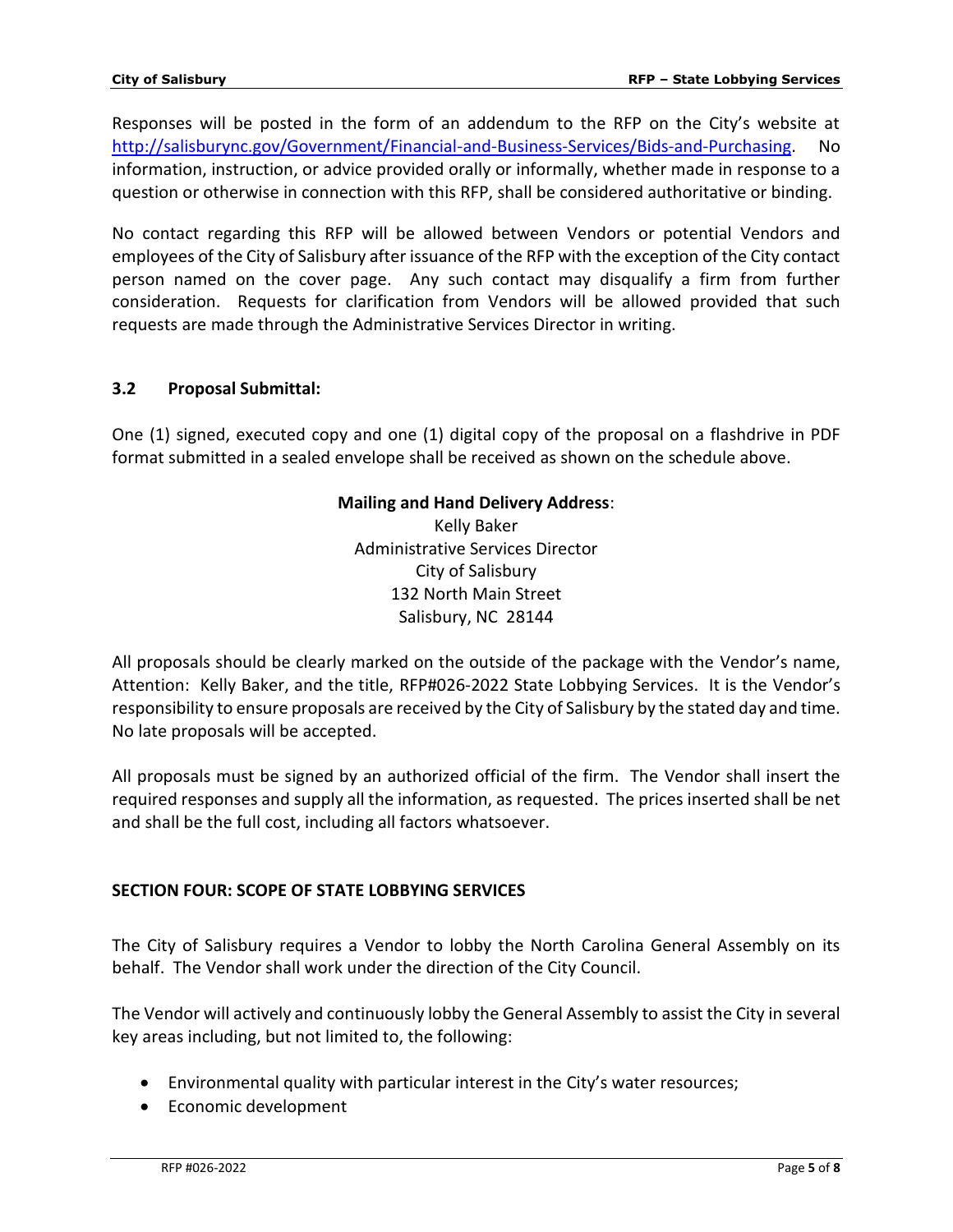- Streets and transportation infrastructure;
- Planning and land use;
- Public safety:
- Public transportation;
- Stormwater;
- Tax policies;
- Telecommunications; and
- Other City Council priorities

The Vendor shall also:

- Maintain liaison with the leadership of the General Assembly;
- Maintain liaison with the City's State Delegation;
- Counsel Mayor and City Council, City Manager and City Manager's Management Team regarding the development and improvement of relationships with the leadership of the General Assembly and State Delegation;
- Review state executive proposals, legislation under consideration, proposed and adopted administrative rules and regulations, and other developments for the purpose of advising the City of issues that may have a bearing on the City's policies and programs;
- Identify and aggressively act to obtain funding for the City;
- Develop briefing materials and talking points for meetings and phone calls with state officials;
- Review on a continuing basis all existing and proposed state policies, programs, and legislation. Identify those issues that may affect the City or its citizens, and regularly inform the City on these matters. Provide legislative expertise and consulting services;
- Alert the City to potential new opportunities that will further the City's interests and to posing threats that could negatively impact the City's interest;
- Provide monthly updates and quarterly status reports on the Vendor's achievements as the relate to the goals and objectives set forth in the City's legislative program;
- Confer with the City Manager and City Manager's Management Team on preparation and implementation of legislative agendas.

### **SECTION FIVE: CONTRACT TERM**

The term for any contract resulting from the Request for Proposal (RFP) is for one (1) year. The contract may be extended for as many as four (4) additional twelve (12) month periods, for a total of five (5) years, pursuant to a written extension signed by both parties and provided funds are available for contract purposes.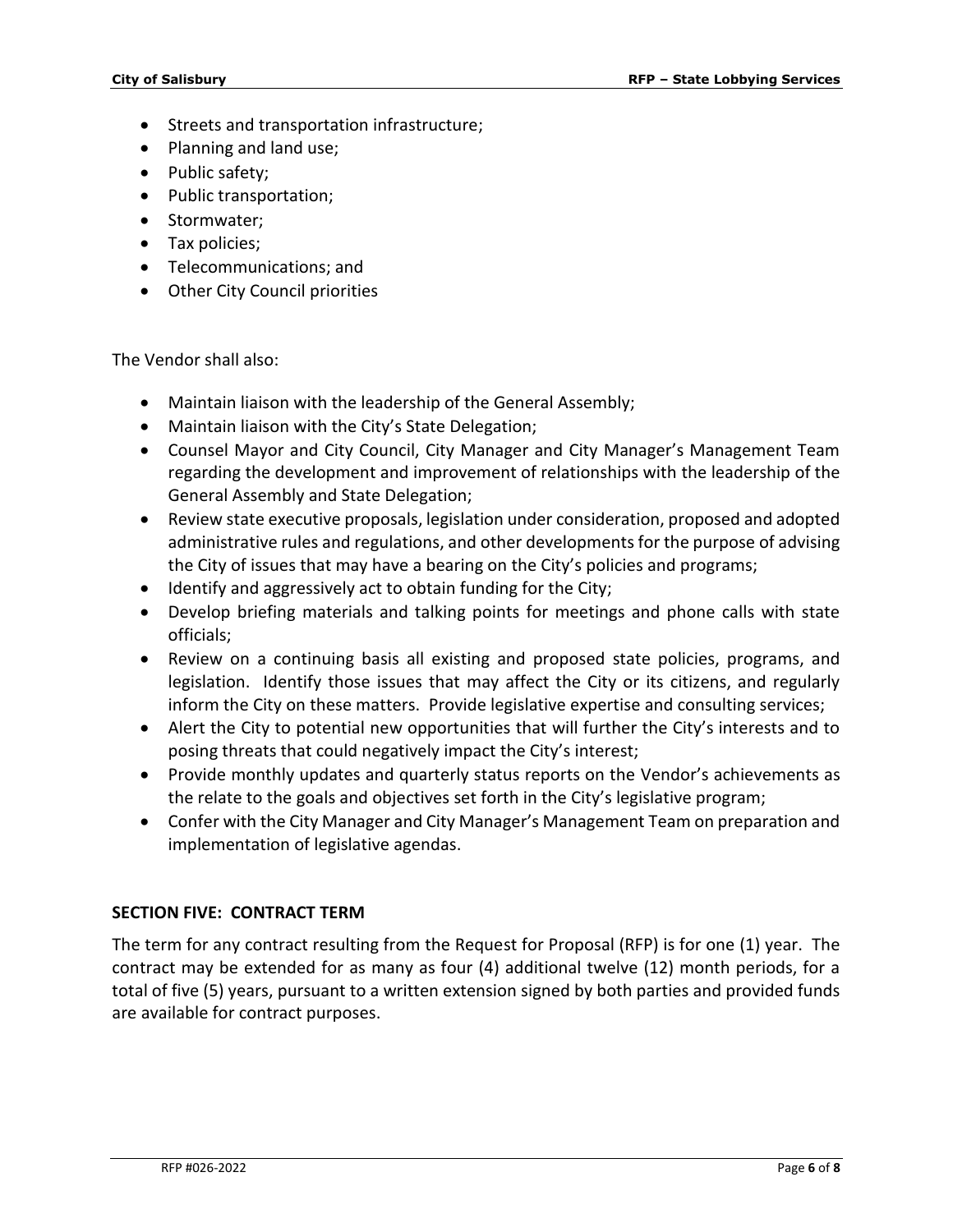### **SECTION SIX: PROPOSAL CONTENT AND FORMAT**

The City desires all Proposals to be identical in format in order to facilitate comparison. While the City's format may represent departure from the Vendor's preference, the City requires adherence to the format. The Proposal will be in the format described below:

- A. Cover letter;
- B. Approach to providing lobbying services and accomplishing the required scope of work;
- C. Qualifications including background and experience;
- D. Past and current clients;
- E. Pricing

Companies are required to organize the information requested in this RFP in accordance with the format and instructions outlined above and detailed below. Failure to do so may result in the City, at its sole discretion, deeming the Proposal non-responsive.

All Proposals must be:

- No greater than five (5) pages, single-sided, single-spaced;
- Printed on 8.5"x11" paper with standard text no smaller than eleven (11) points;
- Unless necessary, all Proposal originals should minimize or eliminate the use of nonrecyclable or non-reusable materials such as 3-ring binder, plastic report covers, plastic dividers, and vinyl sleeves.

### **6.1 Proposal Content:**

#### *A. Cover letter*

The Proposal must include a letter of transmittal attesting to its accuracy, signed by an individual authorized to execute binding legal documents. The cover letter shall provide the name, address, and telephone number of the Vendor along with the name, title, address, email address and telephone number of the executive that has the authority to contract with the City. The cover letter shall present the Vendor's understanding of the Project and a summary of the approach to perform the Services. The Vendor must also identify if it is certified as a Historically Underutilized Business (HUB) through the State of North Carolina. All addenda must be acknowledged in this letter.

### *B. Approach to providing lobbying services and accomplishing the required scope of work*

For each component of the Scope of Work described in Section Four, state how the Vendor plans to provide the best approach to meeting stated goals. Describe the key individuals along with their qualifications, professional certifications, and experience that would comprise the Vendor's team for providing Lobbying Services. Identify any sub-consultants who would be retained to provide services, the percentage of work assigned, and whether or not they are HUB certified. Identify the number of lobbyists to be assigned to the City.